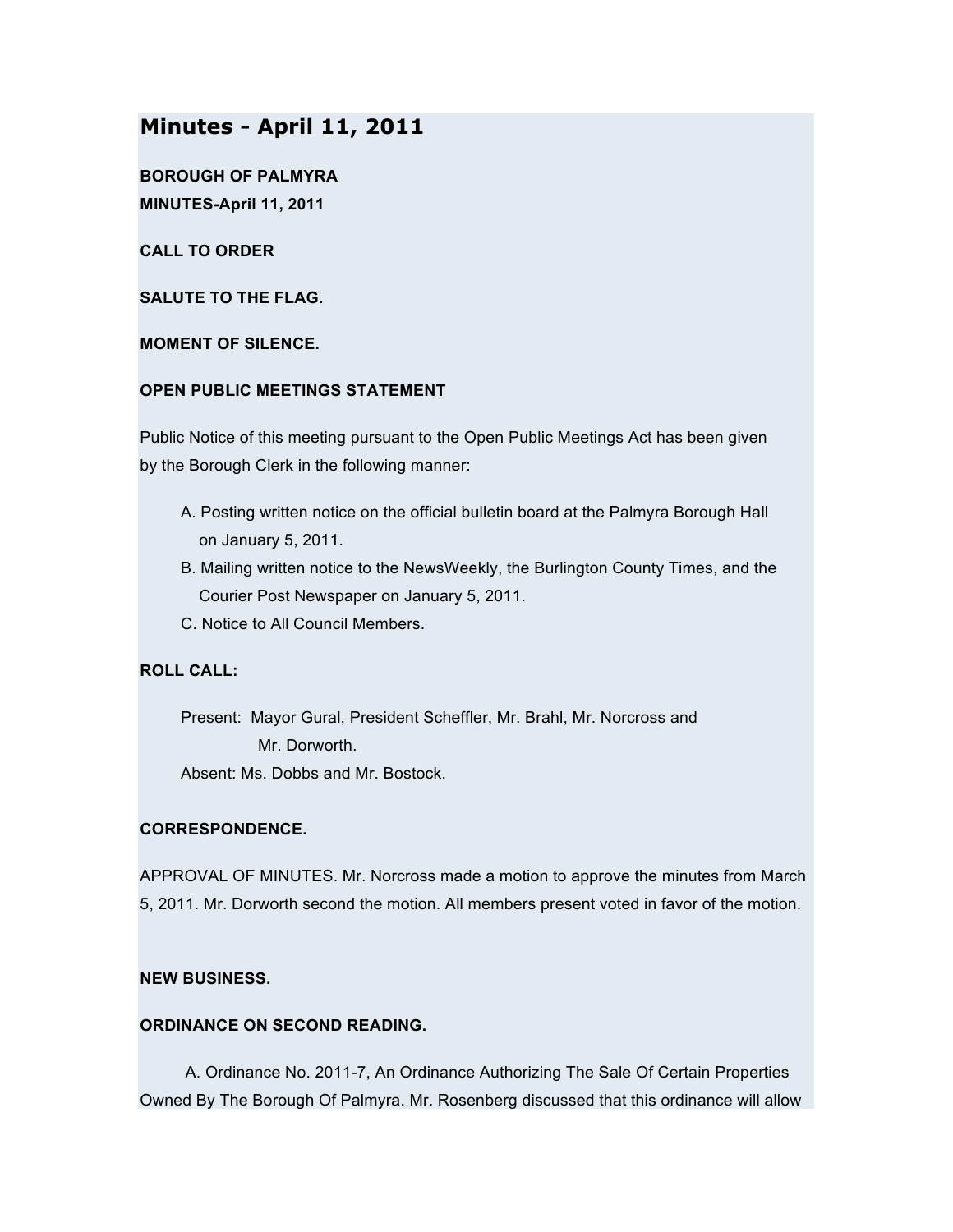the Borough to sell the lots that they own to the adjoining property owners. A notice will be sent to the adjoining owners and they will be given a chance to bid on the lots. President Scheffler made a motion to open the public hearing on the ordinance, Mr. Brahl second the motion. All members present voted in favor of the motion. Mrs. Butler-Arch Street inquired what happens if no one bids on the property? Mr. Rosenberg explained that if no bids are offered, the matter goes back to council who can authorize a private sale or a public bid. The property must be sold for the appraised value. No one else wishing to be heard, Mr. Brahl made a motion to close the public portion, President Scheffler second the motion. All members present voted in favor of the motion. Mr. Norcross made a motion to adopt the ordinance, Mr. Brahl second the motion. At the call of the roll, the vote was:

> AYES: President Scheffler, Mr. Brahl, Mr. Norcross and Mr. Dorworth. NAYES: None. The ordinance was adopted on second and final reading and will take effect after publication according to law.

B. Ordinance No. 2011-8, An Ordinance Amending The Land Development Code Of The Borough Of Palmyra Regarding Signs. Mrs. Kilmer explained that the land use board reviewed the sign ordinance and addresses the issues with sizes and locations of the signs. Mr. Rosenberg discussed that council had directed the ordinance to a sub-committee and that it should be held until further review. Mayor Gural expressed that he would still like to hold the public hearing, since it has been advertised. Mr. Brahl made a motion to open the ordinance to the public, President Scheffler second the motion. All members present voted in favor of the motion. Mr. Schwering-Broad Street inquired if he could obtain a copy of the ordinance. Mr. Fratto-Broad Street inquired if this change would affect any of the existing signs. Mr. Rosenberg explained that it is for new signs, but if an existing sign is removed; they would have to follow the new ordinance. Mr. Dorworth made a motion to close the public section, Mr. Brahl second the motion. All members present voted in favor of the motion. Mr. Brahl made a motion to hold the ordinance, President Scheffler second the motion. All members present voted in favor of the motion.

C. Ordinance No. 2011-9, An Ordinance Authorizing The Borough of Palmyra To Enter Into A Lease Agreement Pursuant To N.J. S.A. 40A:12-14© With The YMCA of Burlington and Camden Counties, A New Jersey Not-For- Profit For Use Of The Palmyra Community Center. Mr. Rosenberg discussed that the final contract will the affirmative action has been received and that it is council's decision. Mr. Brahl made a motion to approve the ordinance, Mr. Norcross second the motion. All members present voted in favor of the motion. Mrs. Butler-Arch Street inquired as to why the contract for the center was turned over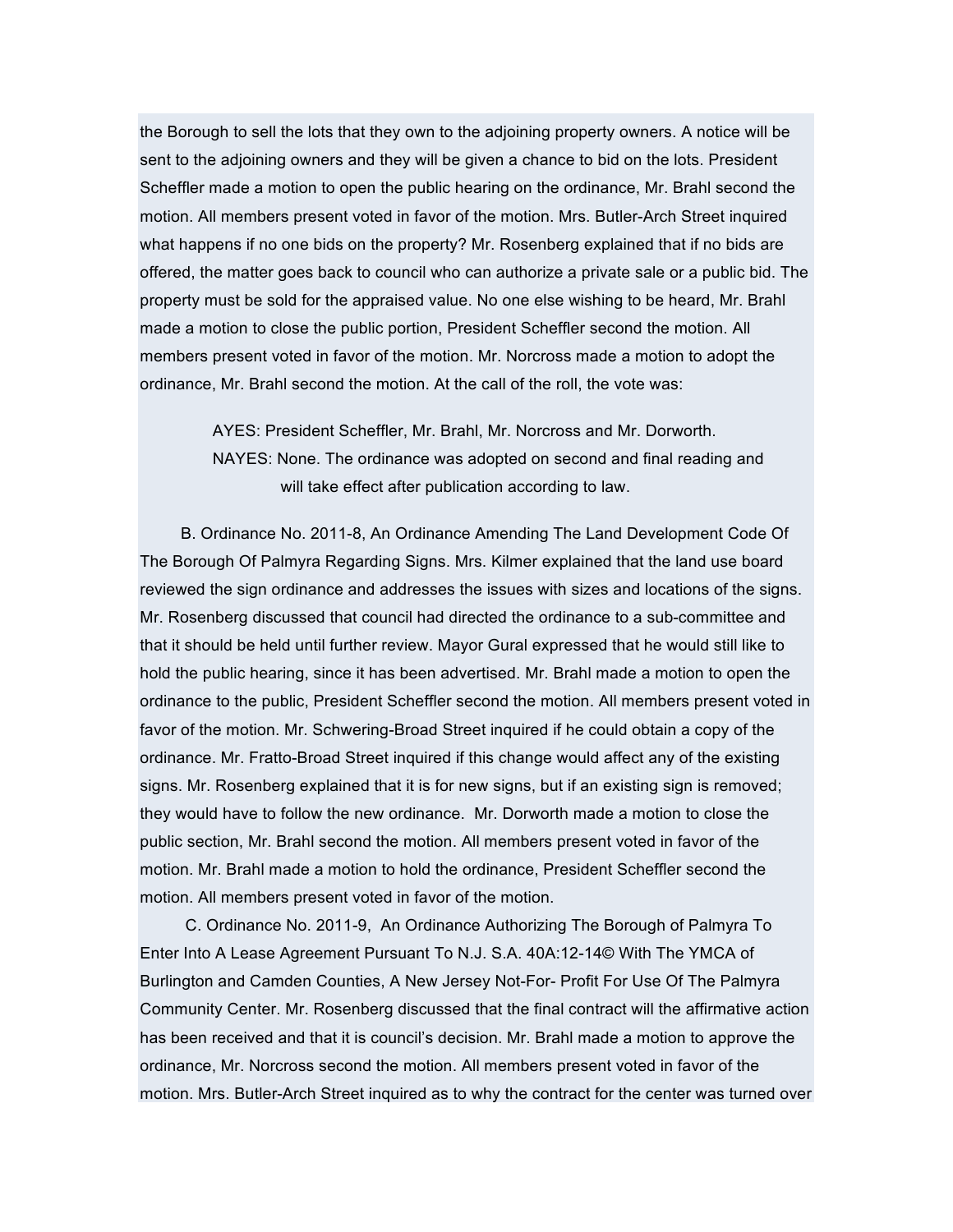to the YMCA? Mayor Gural explained that the whole center is not being used by the YMCA. It is just for an 8 week summer program for summer camp. Palmyra residents will receive a 10% discount and also can apply for camperships. There will be a fee given to Palmyra for children from out of town. Mrs. Butler inquired as to the cost per week? Mayor Gural replied that it was about \$225.00 for a full week. Mrs. Butler explained that municipal alliance did the summer camp for less per child. Mayor Gural explained that the YMCA employees will be certified with background checks and have professional insurance covering the employees. Mrs. Butler inquired if the YMCA would be hiring students, since the alliance gave the students summer jobs. Mayor Gural explained that the YMCA has stated that they will attempt to hire Palmyra residents and that they have a policy of 15 children to 1 adult ratio. Mayor Gural explained that there is no one at the current time to run the alliance program and that Mrs. Dobbs has asked several residents. Mayor Gural announced that there is a kick-off program on Wednesday that will explain about volunteering for your community and how to get volunteers as well as raise money. Mrs. Butler discussed that she does not understand why there are no volunteers to help the Borough. Mayor Gural explained that he does not understand it either, but that they are attempting to reach out to residents with the summit on Wednesday night. Mrs. Butler discussed that she did not received a flyer in the mail on the budget and what happens to the center when the YMCA is done with it. Mayor Gural explained that the YMCA is looking to run other programs at the center and that the camp is just a starting point for them. Karen-Arch Street inquired how much is the lease and will it benefit the residents. Mayor Gural explained that this is the first program being offered in the Borough by the YMCA and that all Borough children will be given a 10% discount. Karen inquired as to what department the funds will go to from the YMCA. Mayor Gural explained that the money would be placed back into the general fund. Mr. Proctor-Arch Street inquired when the grand opening would be. Mayor Gural replied that this week there is a call to service summit and that it is a good opportunity to see the center, but that a grand opening will be scheduled later. Tracy-Arch Street inquired as to the plan for the center to benefit the residents. Mayor Gural replied that the seniors will be able to move from the church to the center and that the athletic programs will be able to use the gym, as well as volunteers are needed for a basketball clinic. Mayor Gural discussed that Legion Field took a while to get running and now it is full of children and adults and is constantly being used. Mr. Brahl made a motion to close the public portion, President Scheffler second the motion. All members present voted in favor of the motion. Mr. Norcross made a motion to adopt the ordinance, President Scheffler second the motion. At the call of the roll, the vote was:

AYES: President Scheffler, Mr. Brahl, Mr. Norcross and Mr. Dorworth.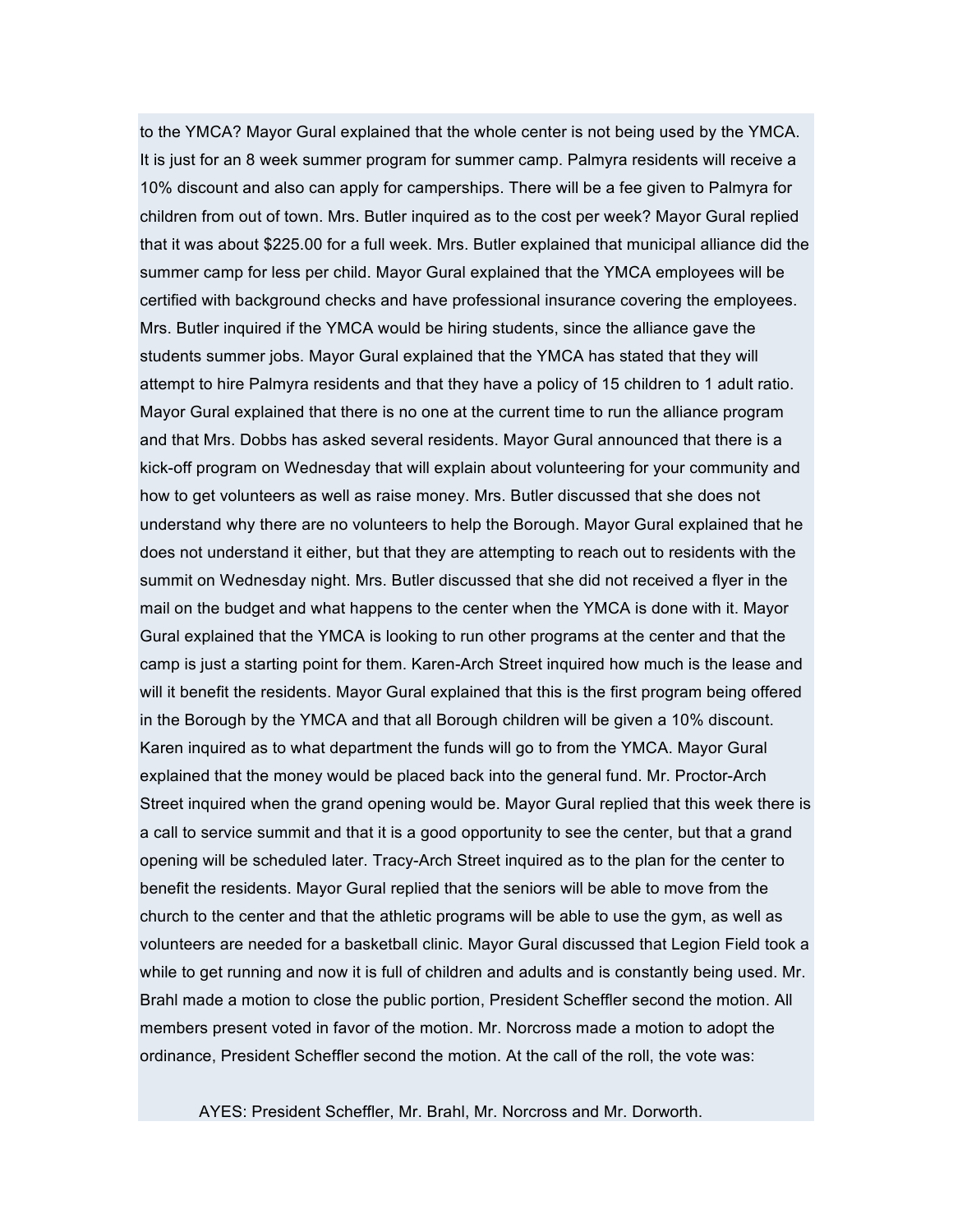NAYES: None. The ordinance was adopted on second and final reading and will take effect after publication according to law.

## **OLD BUSINESS.**

A. Resolution 2011-65, Resolution Introducing the BID budget. Mr. Fratto explained that the Director had to leave due to an emergency at her store. Mayor Gural discussed that Mr. Bostock who also sits on the board is not present and that he would like to have him included on the discussion. Mr. Fratto discussed that he had met with the Director this morning and had prepared some comments. Mayor Gural explained that council's largest concern is that they are responsible for the taxes and the collection of the taxes. Council needs to know what is going on with the BID, so that they can approve the budget. Mr. Fratto informed council that the festival is rescheduled till fall and that they have sent out over 100 letters for sponsorships and received less than a \$1,000. The BID would like to sponsors with someone to help with the vendors. The BID has established their tasks and goals. Mayor Gural explained that they are paying a part time director of the BID almost as much as the Borough's acting administrator. Mr. Fratto replied that Mr. Grossman, the consultant had helped with the employment ad and the salary request. Mr. Fratto explained that the director provided a lot of value information and created the website as well, the BID is trying to be more responsible and professional. President Scheffler discussed that it is hard to justify to residents that the Borough cannot hire police and are laying off employees and that she hears more about the BID tax. Mrs. Lewis explained that the current budget for the BID is \$72,000 and that it was started in November and the collection was only \$14,000 instead of \$18,000. The BID was given the first two quarters of this year as well. Mr. Brahl inquired if the resolution could be held? Mr. Rosenberg explained that if the budget is not adopted, than no further funds should be released until the matter is settled. Mayor Gural agreed that the matter should be held until Mr. Bostock and the Director of the BID have a chance to talk with council.

#### **NEW BUSINESS.**

A. **Resolution 2011- 71**, Resolution Refunding Tax Payments Made In Error. President Scheffler made a motion to approve the resolution, Mr. Brahl second the motion. At the call of the roll, the vote was:

> AYES: President Scheffler, Mr. Brahl, Mr. Norcross and Mr. Dorworth. NAYES: None.

B. **Resolution 2011-72**, Resolution Certifying Recycling Tax. President Scheffler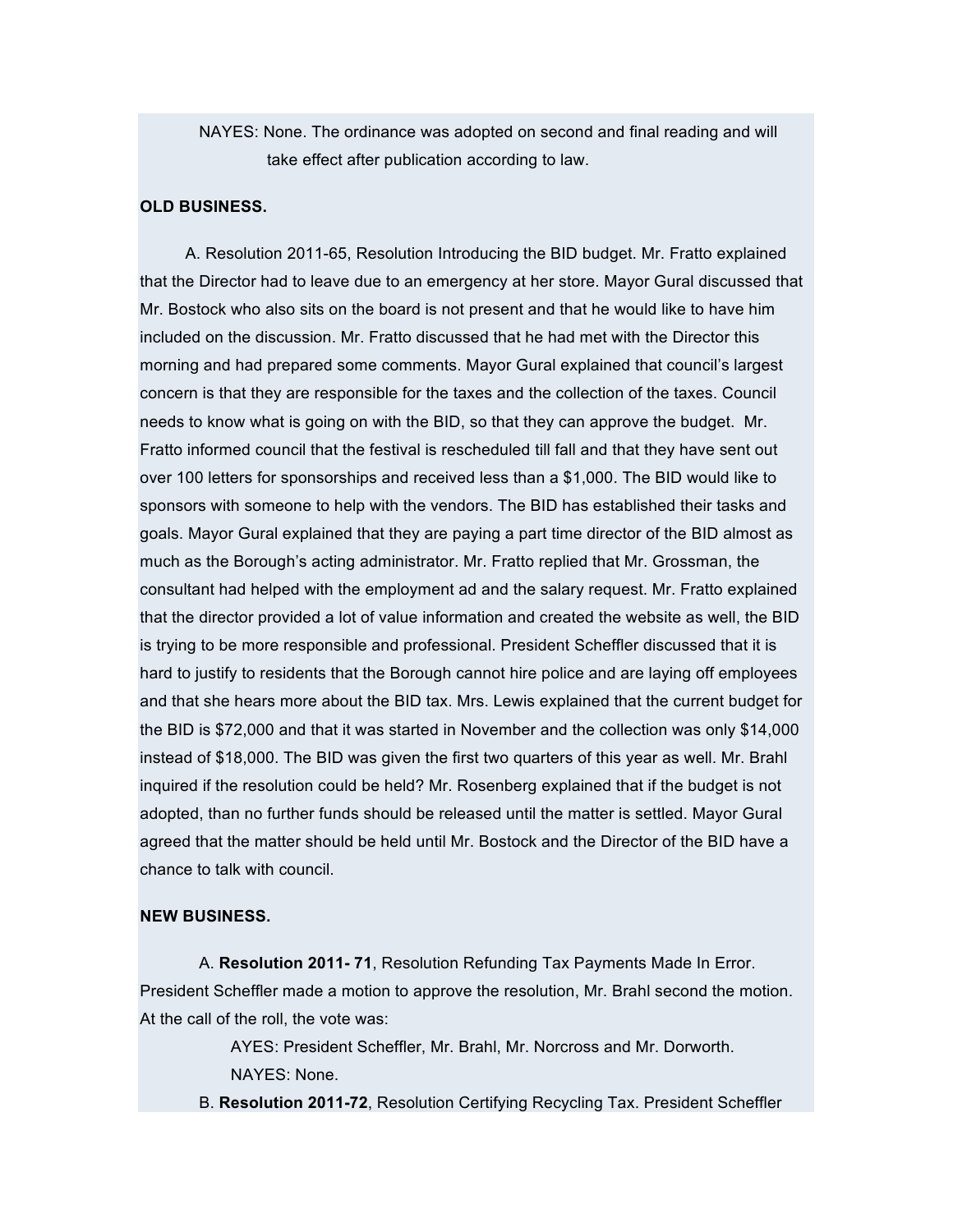made a motion to approve the resolution, Mr. Brahl second the motion. At the call of the roll, the vote was:

> AYES: President Scheffler, Mr. Brahl, Mr. Norcross and Mr. Dorworth. NAYES: None.

C. **Resolution 2011-73**, Resolution Appointing Greg Benson To Supervise the Concession Stand And Restrooms at Legion Field For The 2011 Summer Season. Held until after executive session.

D. **Resolution 2011-74**, Resolution Appointing Seasonal Employees To Work The Concession Stand and Restrooms At Legion field For The 2011 Season. Held until after executive session.

E. **Resolution 2011-75**, Resolution Approving The Receipt of the 2010 Audit. Mayor Gural explained that the finance committee had met with Mr. Stewart, the auditor to review the audit. President Scheffler made a motion to approve the resolution, Mr. Brahl second the motion. At the call of the roll, the vote was:

> AYES: President Scheffler, Mr. Brahl, Mr. Norcross and Mr. Dorworth. NAYES: None.

F. **Resolution 2011-76**, Resolution Approving The Payment of the Bills. Mr. Dorworth made a motion to approve the resolution, President Scheffler second the motion. At the call of the roll, the vote was:

> AYES: President Scheffler, Mr. Brahl, Mr. Norcross and Mr. Dorworth. NAYES: None.

G. **Resolution 2011-77**, Resolution Accepting A Certified List From Palmyra Borough Participating Volunteer Fire Companies For Eligibility In Length Of Service Awards Program For The Year 2011. (LOSAP). Mr. Brahl made a motion to approve the resolution, President Scheffler second the motion. At the call of the roll, the vote was:

> AYES: President Scheffler, Mr. Brahl, Mr. Norcross and Mr. Dorworth. NAYES: None.

H. **Resolution 2011-78**, Resolution Releasing Performance Guarantee Upon The Posting Of Maintenance Guarantee-Pointe Properties LLC. Mr. Brahl made a motion to approve the resolution, Mr. Norcross second the motion. At the call of the roll, the vote was: AYES: President Scheffler, Mr. Brahl, Mr. Norcross and Mr. Dorworth. NAYES: None.

## **DISCUSSION ITEMS.**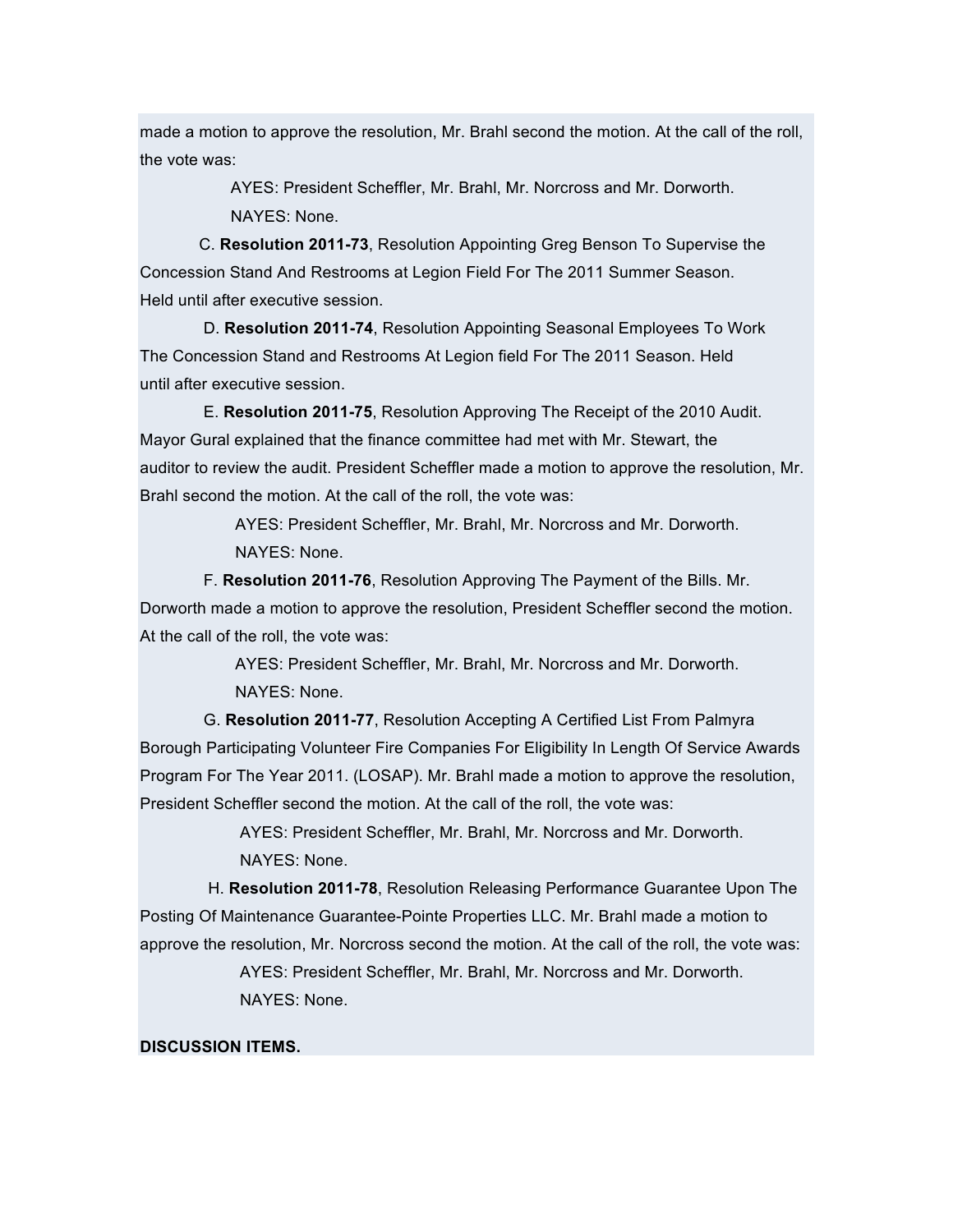A. Discussion on appointment of a Clean Communities Coordinator and Recycling Coordinator. Mayor Gural referred this to the public works committee.

#### **COMMITTEE REPORTS.**

Mr. Brahl-Finance committee-April 28th is the budget meeting. Mayor Gural explained that there still will be an increase to the budget due to health care cost even with all of the lay offs. President Scheffler-shade tree-the committee's budget was cut as part of the budget process and that the commission will probably run out of money before the end of the year, except for emergencies. Mr. Norcross-public works- the large brush and leaves are being picked up the month of April and that the yard is cleaned up. Mr. Norcross discussed trying to limit the days and hours of the dumpsters. The Borough pays for the dumpsters and most of the time it is contractors who do the dumping. Mr. Norcross reported that the Memorial Day event will be at 10am and that the concession stand is opening on week ends. Mr. Dorworth-police reported that the police report for the month is on file. Chief Pearlman announced that on April 30th the DEA and other police departments will be doing operation take back for safe disposal of prescriptions. The global connection for reverse 911 has been added to the website, it automatically picks up land line phones, but cell phone users must register. Mr. Schwering-student representative reported that the student government club had proposed bills and that one of the bills will be receiving attention.

#### **PUBLIC COMMENT**

President Scheffler made a motion to open the meeting to the public, Mr. Brahl second the motion. All members present voted in favor of the motion. Mrs. Carr-thanked council for scheduling the plaques to be placed into the ground at Legion Field. Mr. May-Board of Health announced that the rabies clinic will be held on April 30th. There is also information in the council packets about from the Delaware River Basin Commission on the waterway going and coming to the river and about the digging going on. Mr. Brahl inquired as to what council and the Borough can do? Mr. May explained that all comments regarding the matter can be email by Saturday and that it is a loop hole in the clean air act. Karen-Arch Street inquired if the Borough could give notice when the street sweeper is coming on the street. If a resident does not know or leaves for work, the car is still in the street and the sweeper has to go around it. President Scheffler discussed that Mr. Norcross and public works could look at how to notify residents. Mrs. Butler-Arch Street discussed the snow on the streets and that she got a call, but the residents with unlisted numbers or cell phones did not receive a call. Mr. Norcross explained that the residents have to register their cell phones on the reverse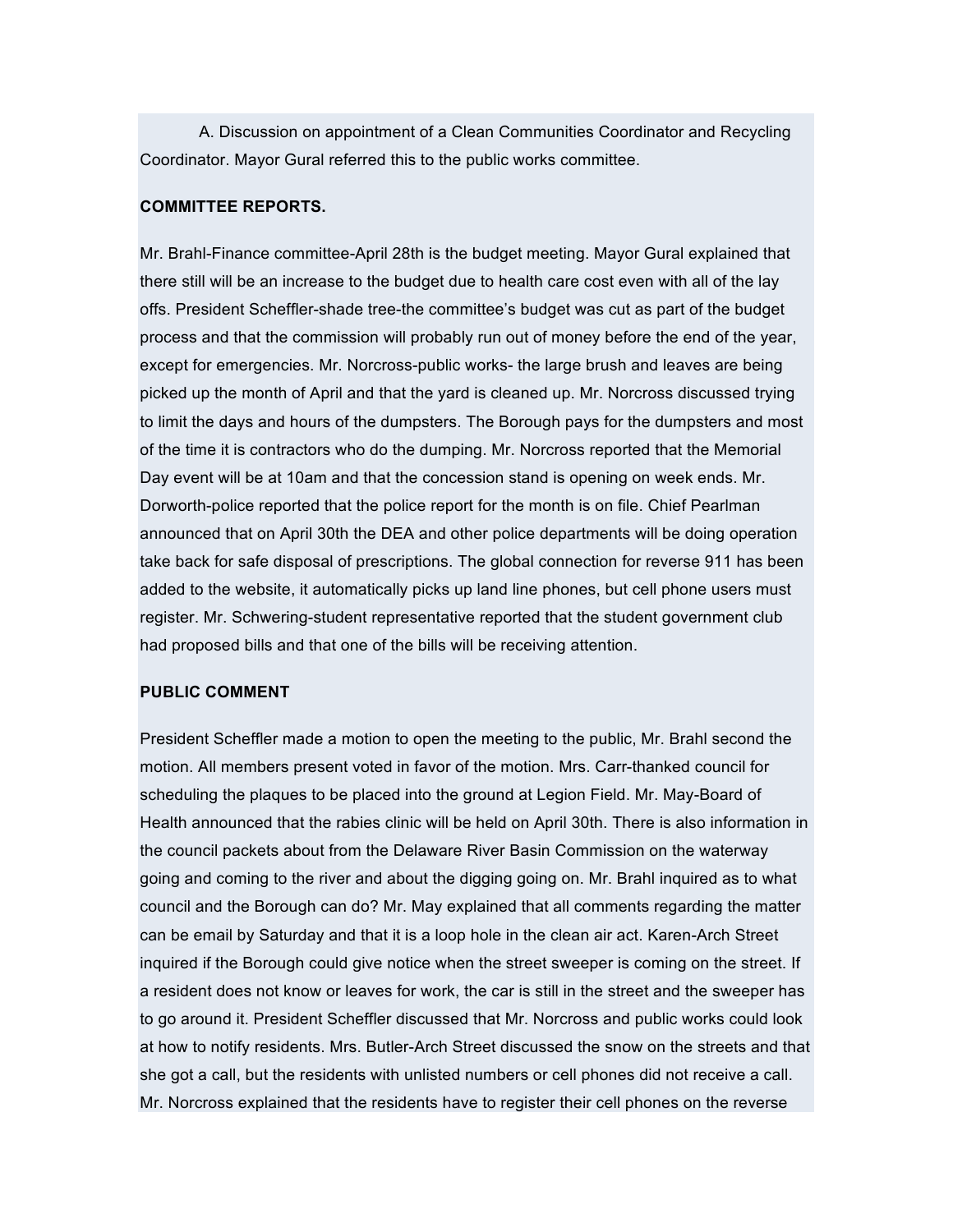911 system to be called. Mrs. Butler inquired if the municipal alliance coordinator was paid. Mayor Gural replied that there is a stipend attached to the grant for the coordinator. Mrs. Butler inquired when the Ethel B. Hardy park would be started. Mayor Gural discussed that the engineers have to do the design work and figure out exactly what is needed. Mrs. Butler inquired if there will be any input from the residents as to what is needed. Mayor Gural requested that at the next caucus meeting the engineer will present a draft design plan. Mrs. Butler discussed that a committee to identify families of sons and daughters who have served in World War II and also those that have more than one member in the service for memorial day. Mr. Norcross explained that Memorial Day is the main event and that the names have placed on the stone memorial. Mr. Schwering-thanked council and all those responsible for the call to service summit. He also discussed that the War Memorial Committee should have been a part of it and that they could point out the history and request if anyone had more names for the memorial. Mr. Brahl made a motion to close the public portion, President Scheffler second the motion. All members present voted in favor of the motion.

#### **CLOSED SESSION.**

A. **Resolution 2011- 79**, Resolution Excluding the Public From Certain Meetings Pursuant To Section 8 Of the Open Public Meeting Act C. 231 P. L. 1975. Mr. Norcross made a motion to go into closed session for the discussion of contracts and personnel, President Scheffler second the motion. At the call of the roll, the vote was:

AYES: President Scheffler, Mr. Brahl, Mr. Bostock, Mr. Norcross,

Mr. Dorworth

NAYES: None.

Council went into executive session at 8:45pm.

## **PUBLIC SESSION.**

Council returned to public session at 9:10pm.

A. **Resolution 2011-73**, Resolution Appointing Greg Benson To Supervise the Concession Stand And Restrooms at Legion Field For The 2011 Summer Season. Mr. Brahl made a motion to approve the resolution, Mr. Norcross second the motion. At the call of the roll, the vote was:

> AYES: President Scheffler, Mr. Brahl, Mr. Bostock, Mr. Norcross, Mr. Dorworth.